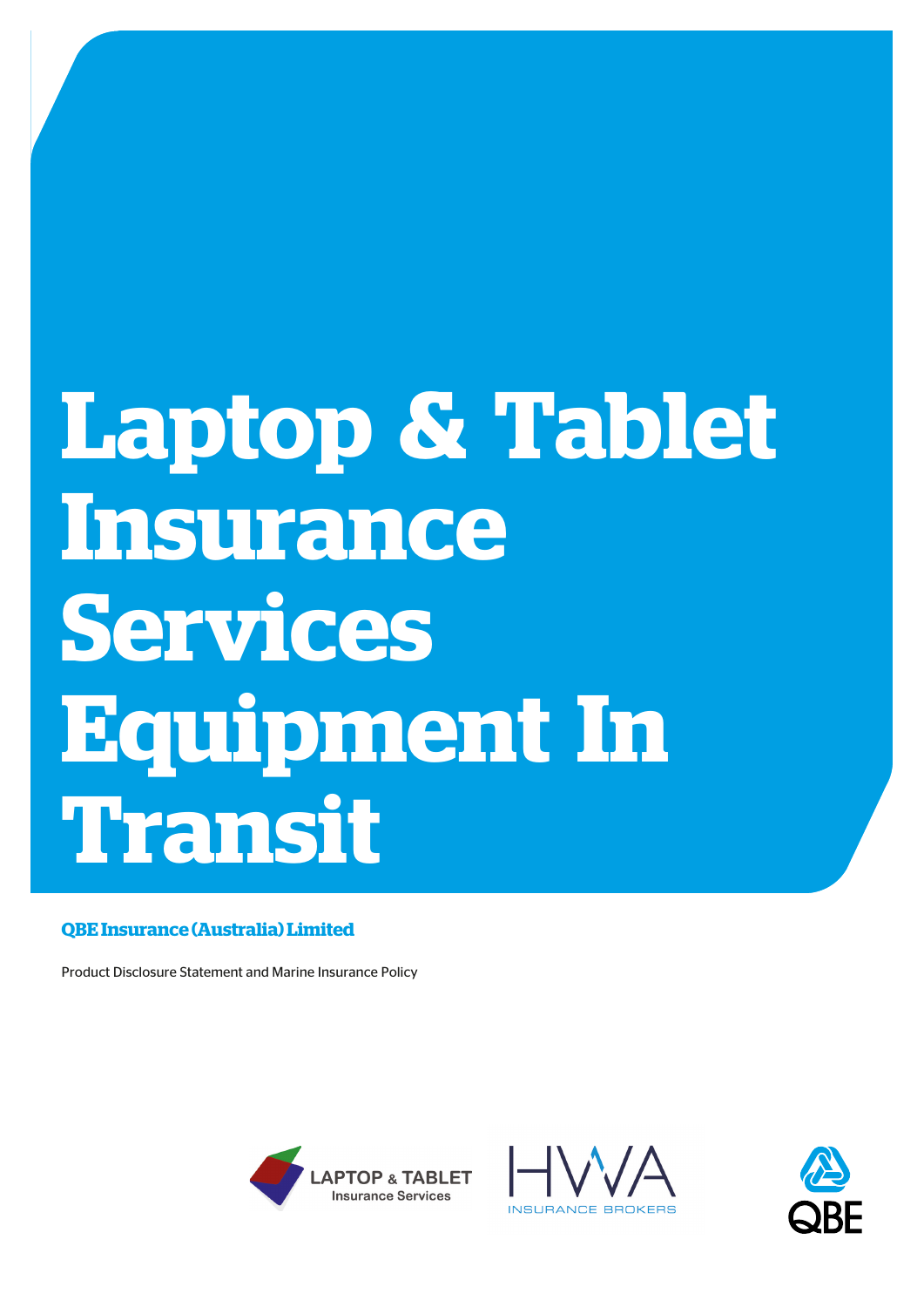## **CONTENTS**

| <b>About this booklet</b>                                                                              | 2              |
|--------------------------------------------------------------------------------------------------------|----------------|
| <b>Important information</b>                                                                           | 3              |
| <b>Cover summary</b>                                                                                   | 3              |
| <b>Duty of disclosure</b>                                                                              | 3              |
| The cost of this policy                                                                                | 4              |
| <b>Cooling-off period</b>                                                                              | 4              |
| The General Insurance Code of Practice                                                                 | 4              |
| <b>Privacy</b>                                                                                         | 4              |
| Resolving complaints & disputes                                                                        | 4              |
| Contacting QBE's CCU, FOS or the OAIC                                                                  | 5              |
| Financial claims scheme                                                                                | 5              |
| <b>Policy Wording</b>                                                                                  | 6              |
| Our agreement                                                                                          | 6              |
| Paying your premium                                                                                    | 6              |
| Section 1 - Words with special meanings                                                                | 6              |
| <b>Section 2 - Insured events</b>                                                                      | 6              |
| Section 2a - Transit cover                                                                             | 6              |
| Section 2b - Optional additional insured event - cover while your equipment<br>is in use or in storage | $\overline{7}$ |
| <b>Section 3 - Geographical limits</b>                                                                 | 7              |
| <b>Section 4 - General exclusions</b>                                                                  | 7              |
| <b>Section 5 - General conditions</b>                                                                  | 8              |
| <b>Section 6 - Claims</b>                                                                              | 9              |
| What we do                                                                                             | 9              |
| <b>Section 7 - Other terms</b>                                                                         | 10             |

1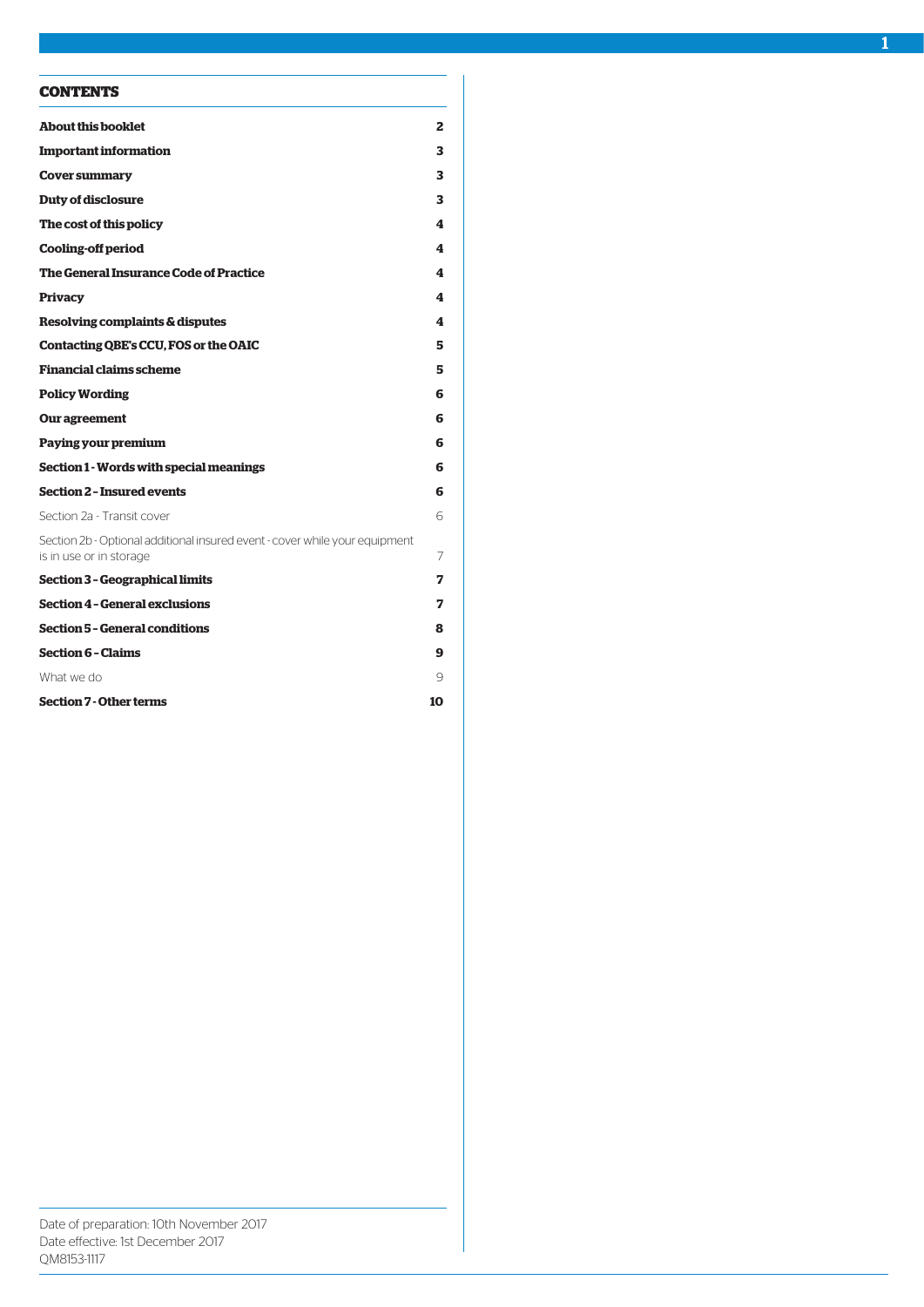## <span id="page-2-0"></span>About this booklet

There are two parts to this booklet. The first part is Important Information about this Policy including information about how we'll protect your privacy and how to make a complaint or access our dispute resolution service.

The second part is your Policy Wording which sets out the detailed terms, conditions and exclusions of the Policy.

Because we don't know your own personal circumstances, you should treat any advice in this booklet as purely general in nature. It doesn't consider your objectives, financial situation or needs. You should carefully consider the information provided with regard to your personal circumstances to decide if it's right for you.

This booklet is also a Product Disclosure Statement (PDS). Other documents you receive may comprise the PDS. You'll know when this happens because it'll say so in the document.

We may need to update information in this PDS. If we need to do this, we'll either send you a new PDS or a supplementary PDS. You can also get a copy of these simply by calling us.

## For more information or to make a claim

Please take the time to read through this booklet and if you have any questions, need more information or to confirm a transaction, please contact:

your financial services provider. The contact details for your financial services provider are set out in the financial services guide they give you.

The section titled 'Claims' at the end of this booklet tells you the full details about what you need to do in the event of a claim. If you'd like to make a claim or to enquire about an existing claim please contact:

your financial services provider.

#### About QBE Australia

QBE Insurance (Australia) Limited ABN 78 003 191 035 AFSL 239545 is a member of the QBE Insurance Group Limited ABN 28 008 485 014 (ASX: QBE). QBE Insurance Group is Australia's largest international general insurance and reinsurance group, and one of the top 25 insurers and reinsurers in the world.

## About Laptop & Tablet Insurance Services (Retail Insurance Broker)

Laptop & Tablet Insurance Services is a trading name of IBroker Pty Ltd (iBroker) is a registered insurance brokerage specialising in insurance for laptops and tablets.

The Policy is provided to you by IBroker Pty Ltd (ABN 33 115 685 302, AFS Licence No. 299814) trading as Laptop & Tablet Insurance Services of 4 Cochrane Court, Wandong , Victoria 3758.

## About Haywood Wilkins & Associates (Vic) Pty Ltd (Wholesale Insurance Broker)

Haywood Wilkins & Associates (Vic) Pty Ltd trading as HWA Insurance Brokers is a registered insurance brokerage dealing in a wide range and variety of General Insurance products.

The policy is provided to IBroker Pty Ltd trading as Laptop & Tablet Insurance Services by Haywood Wilkins & Associates (Vic) Pty Ltd trading as HWA Insurance Brokers (ABN 15 098 158 975, AFS Licence No. 243534) of suite 5C, 148 Chesterville Road, Moorabbin, Victoria 3189.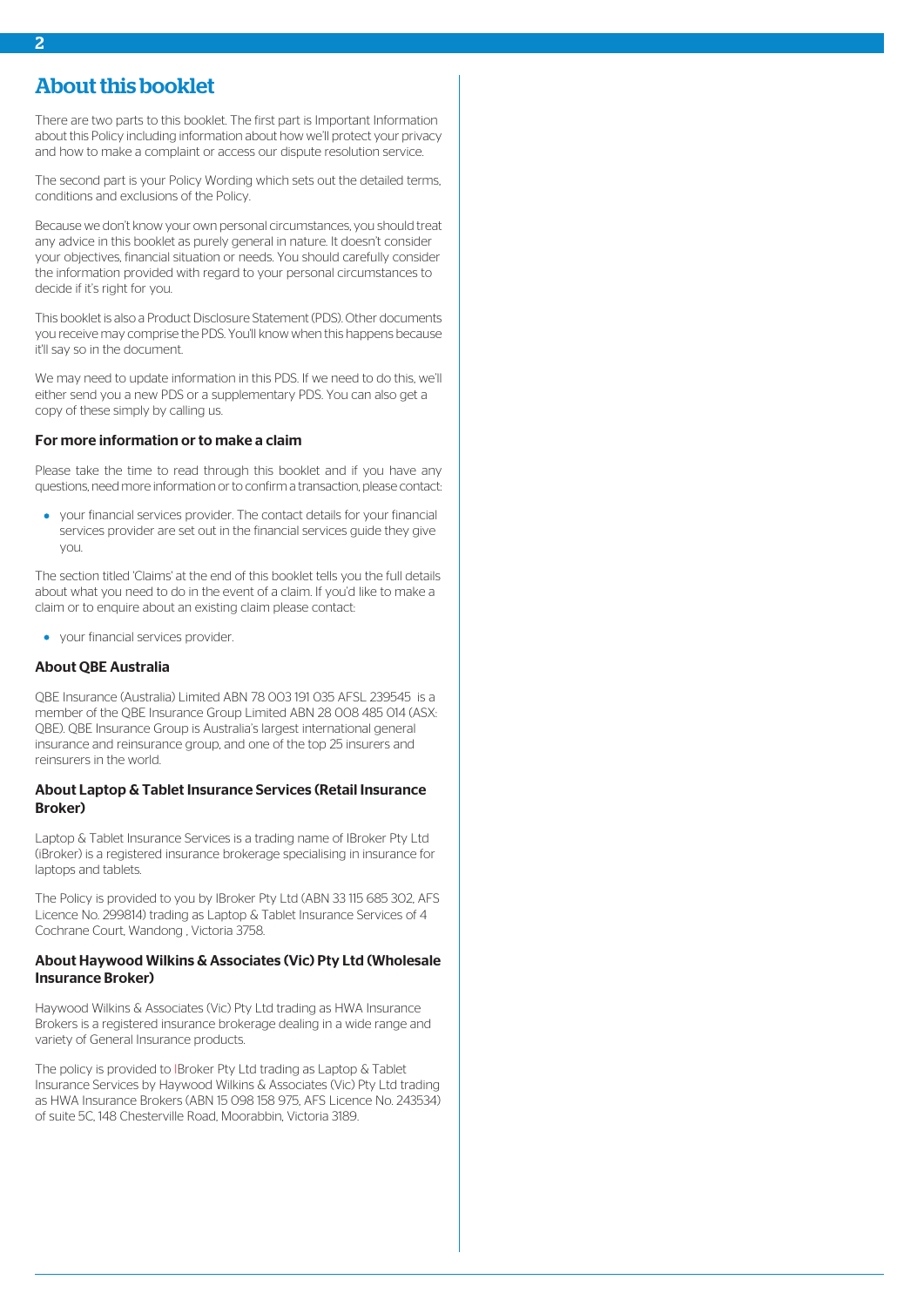## <span id="page-3-0"></span>Important information

In this first part of the booklet we explain important information about this Policy including how we'll protect your privacy and how to make a complaint or access our dispute resolution service.

## <span id="page-3-1"></span>Cover summary

The following is a summary of the cover provided in the Laptop & Tablet Insurance Services Equipment in Transit Marine Insurance Policy. Each of these sections provides a different type of cover. You can select the sections that you need in the application form .

We don't automatically cover you under each section. You are only covered for the sections that you requested in the application form and are specified in your Policy Schedule.

Your Policy Schedule shows which sections you have selected and what you are covered for.

Full details of the cover, exclusions and additional cover you can arrange is provided in the Policy Wording. There are also exclusions that limit cover in certain circumstances. Please read the details carefully to make sure it matches your expectations.

## **Description of cover provided**

## Section 2a - transit cover

Your policy covers, (except as provided in Section 4 - 'When you are not covered') accidental physical loss of or damage to the equipment occurring during transit anywhere in the world (except listed excluded countries) during the period of insurance.

## Section 2b - optional additional insured event - cover while your equipment is in use or in storage

The Policy is extended to cover accidental loss of or damage to the equipment insured while in use or at the storage location including the risks of:

- $\bullet$  Fire
- Lightning
- Wind and water including
	- flood;
	- snow, sleet or hail;
	- o discharge from water mains, pipes, gutters, drains, water tanks or apparatus;
	- damage from steam or condensation;
	- erosion, subsidence, landslide, mudslide or any other earth movement;
	- o water seeping or percolating from outside your premises;
	- water entering your premises as a result of structural design, faulty workmanship or faulty design;
	- o damage by the sea-
	- storm surge, that is a short period rise or fall of the sea level produced by a cyclone.
- Impact by vehicles, waterborne craft or animals.
- **•** Explosion
- $\bullet$  Farthquake including:
	- subterranean fire and volcanic eruption;
	- o fire arising from earthquake.
- Aircraft and other aerial devices or articles dropped from them.
- The Acts of:
	- persons taking part in riot or civil commotion;
- o malicious persons who are not tenants;
	- any lawfully constituted authority in connection with the acts referred to in this specified risk.
- Theft or attempted theft

## <span id="page-3-2"></span>Duty of disclosure

Before you enter into an insurance contract, you have a duty, under both the *Insurance Contracts Act 1984* (Cth) and the *Marine Insurance Act 1909* (Cth), to tell us anything that you know, or could reasonably be expected to know, that may affect our decision to insure you and on what terms. You have this duty until we agree to insure you.

You have the same duty before you renew, extend, vary or reinstate an insurance contract.

You do not need to tell us anything that:

- reduces the risk we insure you for, or
- is common knowledge, or
- we know or should know as an insurer, or
- we waive your duty to tell us about.

#### If you do not tell us something

Where the *Marine Insurance Act 1909* (Cth) applies:

If you fail to comply with your duty of disclosure, we may avoid the contract of insurance from its beginning.

Where the *Insurance Contracts Act 1984* (Cth) applies:

If you do not tell us anything you are required to, we may cancel your contract or reduce the amount we will pay you if you make a claim, or both. If your failure to tell us is fraudulent, we may refuse to pay a claim and treat the contract as if it never existed.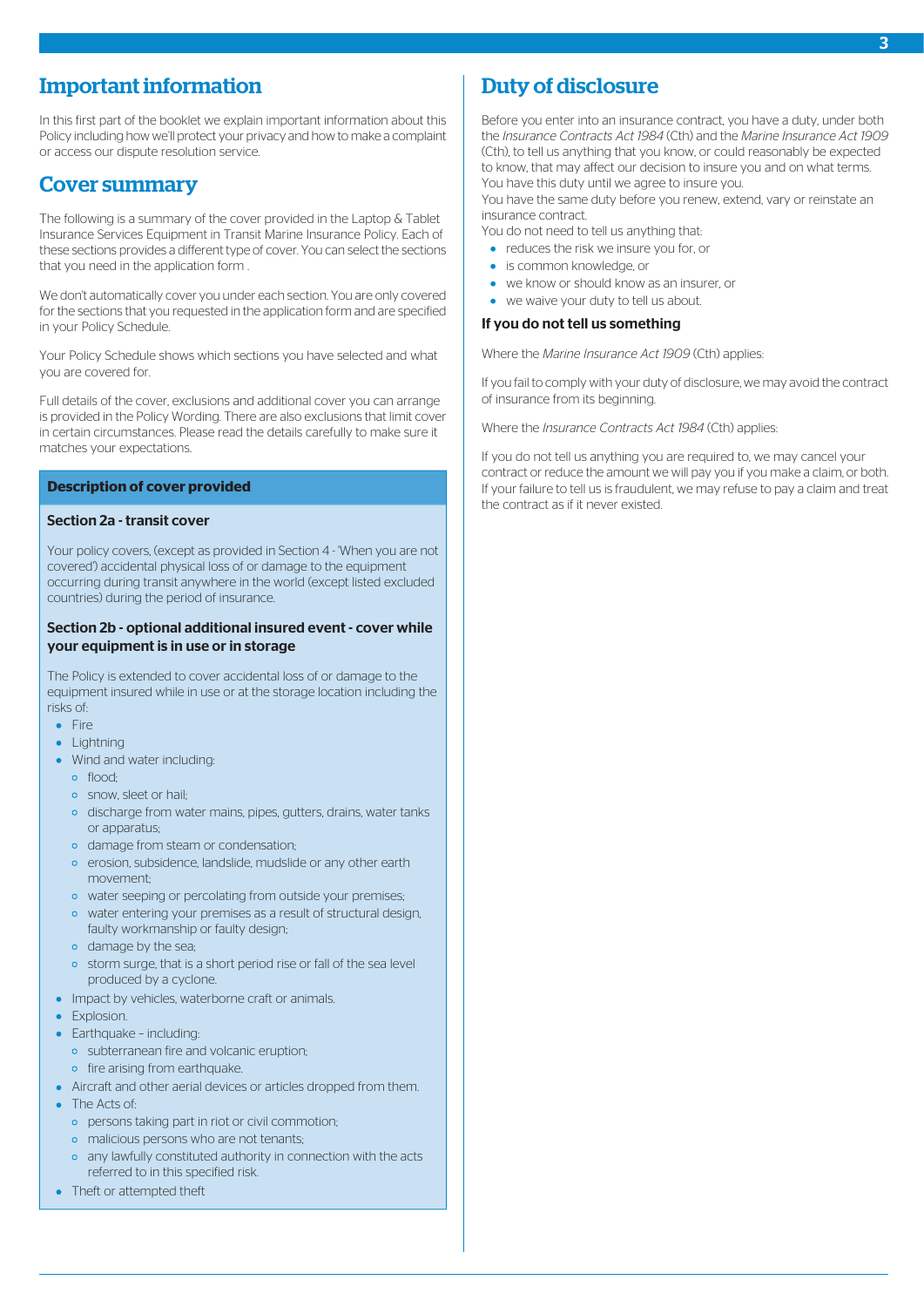# <span id="page-4-0"></span>The cost of this policy

Premium is what you pay us for this Policy and it's made up of the amount we've calculated for the risk and any taxes and government charges.

When calculating your premium we take a number of factors into account, including:

- type of cover
- type of equipment
- **•** previous insurance and claims history of you.

<span id="page-4-1"></span>A quote for premium may be obtained from Laptop & Tablet Insurance Services.

## Cooling-off period

If you want to return your insurance after your decision to buy it, you may cancel it and receive a full refund. To do this you may notify Laptop & Tablet Insurance Services electronically or in writing within twenty one (21) days from the date the Policy commenced.

This cooling-off right does not apply if you have made or are entitled to make a claim. Even after the cooling-off period ends, you still have cancellation rights however Laptop & Tablet Insurance Services may deduct certain amounts from any refund for administration costs or any non-refundable taxes.

<span id="page-4-2"></span>If your Policy is for an event that will start and finish within the twenty one (21) day cooling-off period, you can only exercise your right before the event starts or the expiry of the cooling-off period, whichever is the earlier. For example, for travel insurance, the commencement of the journey is the event.

## The General Insurance Code of Practice

QBE Australia is a signatory to the General Insurance Code of Practice.

The Code aims to:

- Commit us to high standards of service
- Promote better, more informed relations between us and you
- Maintain and promote trust and confidence in the general insurance industry
- <span id="page-4-3"></span>• Provide fair and effective mechanisms for the resolution of complaints and disputes between us and you
- Promote continuous improvement of the general insurance industry through education and training.

# **Privacy**

We'll collect personal information when you deal with us, our agents, other companies in the QBE group or suppliers acting on our behalf. We use your personal information so we can do business with you, which includes issuing and administering our products and services and processing claims. Sometimes we might send your personal information overseas. The locations we send it to can vary but include the Philippines, India, Ireland, the UK, the US, China and countries within the European Union.

Our Privacy Policy describes in detail where and from whom we collect personal information, as well as where we store it and the full list of ways we could use it. To get a free copy of it please visit qbe.com.au/privacy or contact QBE Customer Care.

It's up to you to decide whether to give us your personal information, but without it we might not be able to do business with you, including not paying your claim.

# <span id="page-4-4"></span>Resolving complaints & disputes

At QBE we're committed to providing you with quality products and delivering the highest level of service.

We also do everything we can to safeguard your privacy and the confidentiality of your personal information.

## Something not right?

We know sometimes there might be something you're not totally happy about, whether it be about our staff, representatives, products, services or how we've handled your personal information.

## Step 1 – Talk to us

If there's something you'd like to talk to us about, or if you'd like to make a complaint, speak to one of our staff. When you make your complaint please provide as much information as possible. They're ready to help resolve your issue.

You can also contact our Customer Care Unit directly to make your complaint. Our aim is to resolve all complaints within 15 business days.

## Step 2 – Escalate your complaint

If we haven't responded to your complaint within 15 days, or if you're not happy with how we've tried to resolve it, you can ask for your complaint to be escalated for an Internal Dispute Resolution (IDR) review by a Dispute Resolution Specialist.

The Dispute Resolution Specialist will provide QBE's final decision within 15 business days of your complaint being escalated, unless they've requested and you've agreed to give us more time.

## Step 3 – Still not resolved?

If you're not happy with the final decision, or if we've taken more than 45 days to respond to you from the date you first made your complaint, you can contact the Financial Ombudsman Service Australia (FOS Australia). FOS Australia is an ASIC approved external dispute resolution body.

FOS Australia resolves insurance disputes between consumers and insurers, at no cost to you. QBE is bound by FOS Australia's decisions - but you're not. You can contact FOS Australia directly and they'll advise you if your dispute falls within their Terms of Reference.

#### *Disputes not covered by the FOS Australia Terms of Reference*

If your dispute doesn't fall within the FOS Australia Terms of Reference, and you're not satisfied with our decision then you may wish to seek independent legal advice.

## *Privacy complaints*

If you're not satisfied with our final decision and it relates to your privacy or how we've handled your personal information, you can contact the Office of the Australian Information Commissioner (OAIC).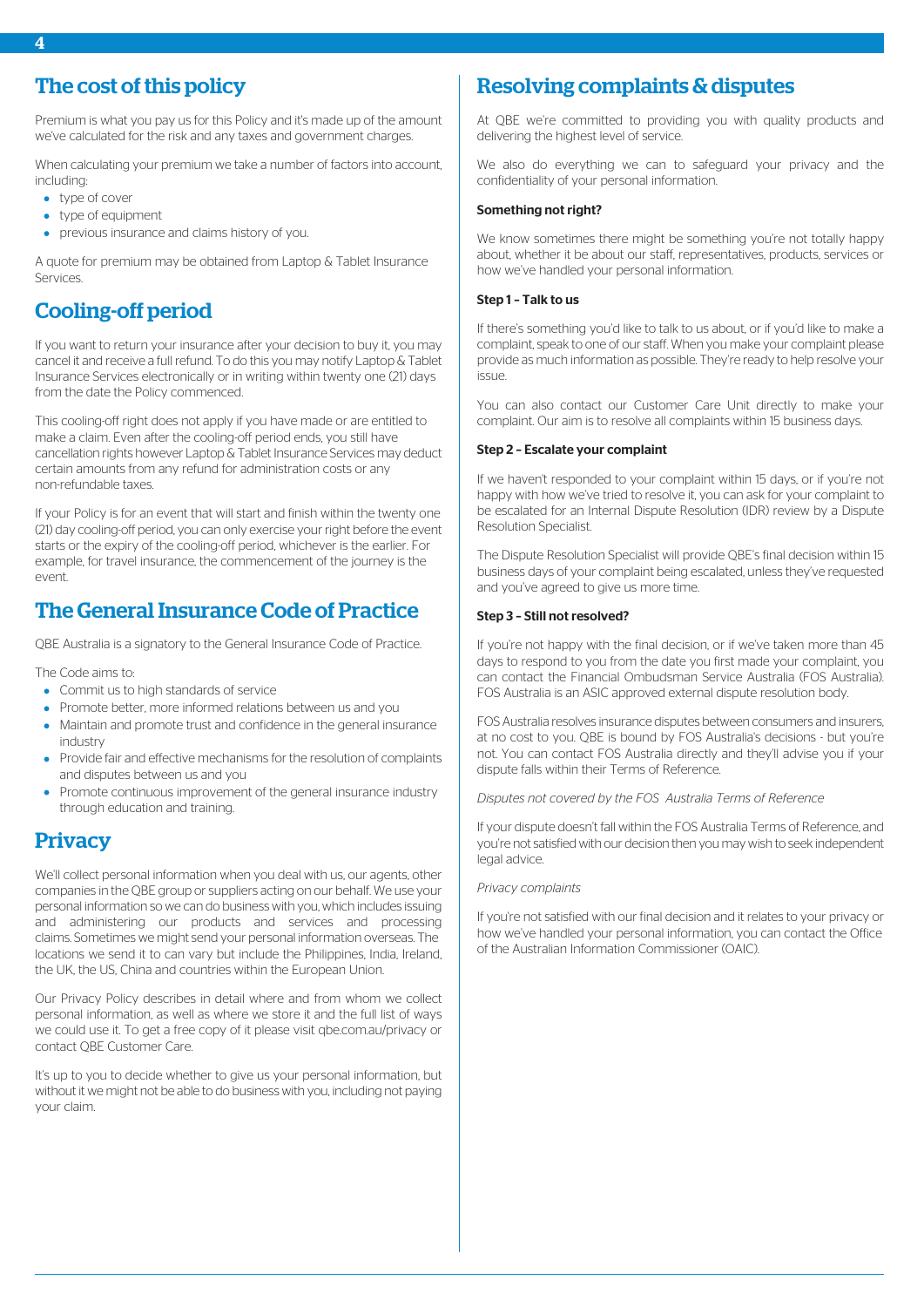# <span id="page-5-0"></span>Contacting QBE's CCU, FOS or the OAIC

| How to contact OBE Customer Care |                                                                                                                                                                                                          |  |
|----------------------------------|----------------------------------------------------------------------------------------------------------------------------------------------------------------------------------------------------------|--|
| <b>Phone</b>                     | 1300 650 503 (Monday to Friday from 9am to 5pm, Sydney<br>time, except on public holidays).                                                                                                              |  |
|                                  | Calls from mobiles, public telephones or hotel rooms may<br>attract additional charges.                                                                                                                  |  |
| Fmail                            | complaints@gbe.com, to make a complaint.<br>privacy@gbe.com, to contact us about privacy or your<br>personal information.<br>customercare@gbe.com, to give feedback or pay a<br>$\bullet$<br>compliment. |  |
| Post                             | Customer Care, GPO Box 219, PARRAMATTA NSW 2124                                                                                                                                                          |  |

| How to contact FOS Australia |                                                                                               |  |
|------------------------------|-----------------------------------------------------------------------------------------------|--|
| <b>Phone</b>                 | 1800 367 287 (Monday to Friday from 9am to 5pm, Melbourne<br>time, except on public holidays) |  |
| Fmail                        | info@fos.org.au                                                                               |  |
| Online                       | www.fos.org.au                                                                                |  |
|                              |                                                                                               |  |

| How to contact the OAIC |                                                                                             |  |
|-------------------------|---------------------------------------------------------------------------------------------|--|
| Phone                   | 1300 363 992 (Monday to Friday from 9am to 5pm, Sydney<br>time, except on public holidays). |  |
|                         | Calls from mobiles, public telephones or hotel rooms may<br>attract additional charges.     |  |
| Fmail                   | enquiries@oaic.gov.au                                                                       |  |
| )nline                  | www.oaic.gov.au                                                                             |  |

# <span id="page-5-1"></span>Financial claims scheme

Your Policy is a protected policy under the Financial Claims Scheme (FCS), which protects certain insureds and claimants in the event of an insurer becoming insolvent. In the unlikely event of QBE becoming insolvent you may be entitled to access the FCS, provided you meet the eligibility criteria.

More information may be obtained from the Australian Prudential Regulation Authority (APRA).

| How to contact APRA |                                                                                             |  |
|---------------------|---------------------------------------------------------------------------------------------|--|
| <b>Phone</b>        | 1300 558 849 (Monday to Friday from 9am to 5pm, Sydney<br>time, except on public holidays). |  |
|                     | Calls from mobiles, public telephones or hotel rooms may<br>attract additional charges.     |  |
| Online              | www.fcs.gov.au                                                                              |  |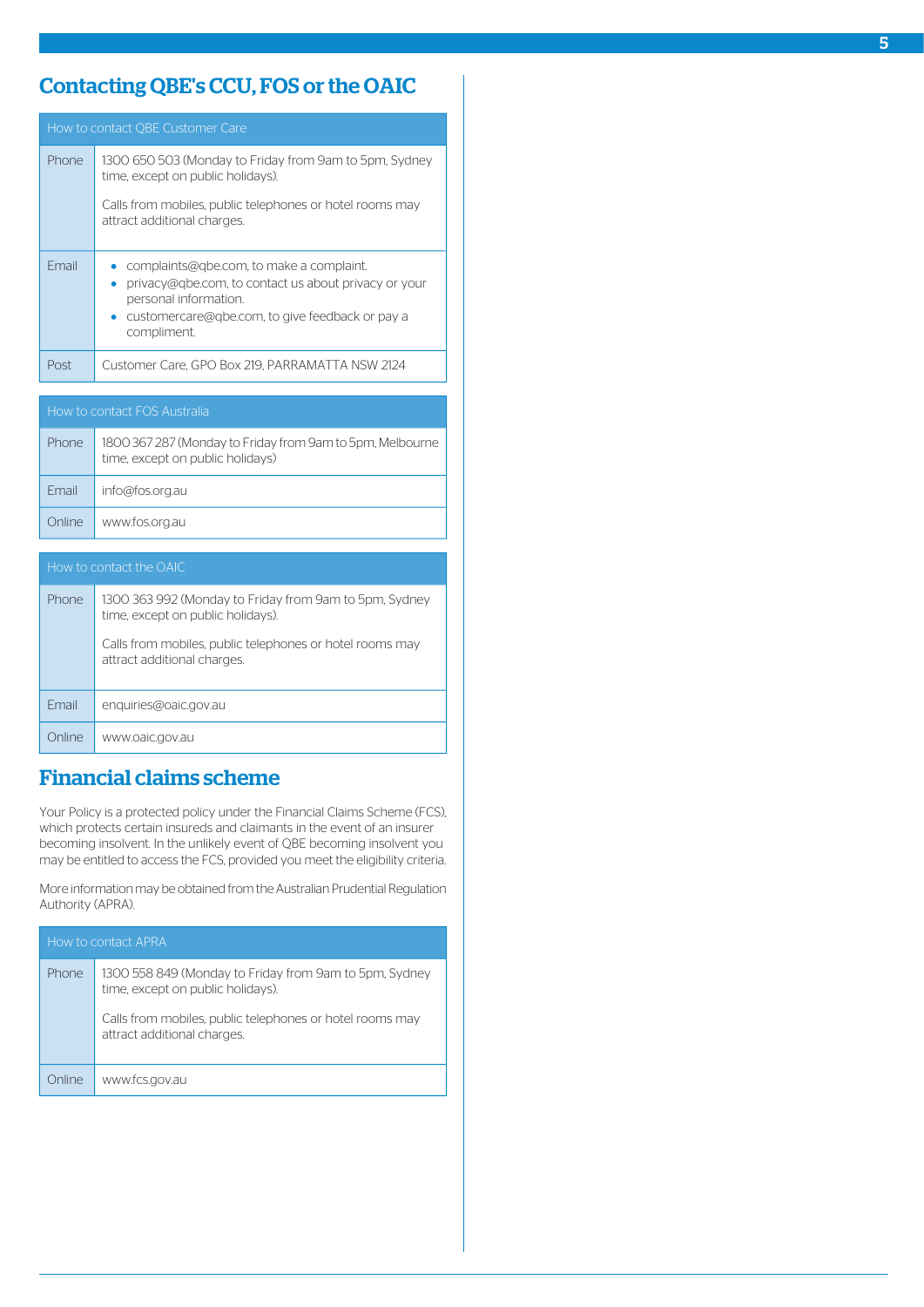# <span id="page-6-0"></span>Policy Wording

This Policy is underwritten by QBE Insurance (Australia) Limited ABN 78 003 191 035 AFSL 239545.

## <span id="page-6-1"></span>Our agreement

Your Policy is an agreement between you and us, made up of:

- This Policy Wording
- Your Policy Schedule, which sets out the cover you've chosen and any terms specific to you.

The cover under this Policy is provided during the period of insurance, once you've paid us your premium. There are also:

- Conditions and exclusions which apply to specific covers or sections;
- General exclusions, which apply to any claim you make under this Policy;
- General conditions, which set out your responsibilities under this Policy;
- Claims conditions, which set out our rights and your responsibilities when you make a claim; and
- Other terms, which set out how this Policy operates.

#### Excesses

You must pay any excesses which apply to your claim. The excesses which you have to pay are set out in this Policy Wording or on your Policy Schedule.

## <span id="page-6-2"></span>How much we'll pay

The most we'll pay for a claim is the sum insured which applies to the cover or section you're claiming under, less any excess.

## Paying your premium

<span id="page-6-3"></span>You must pay your premium, any adjustments of premium, GST and other amounts charged for this Policy and any renewal, extension or endorsement to this Policy by the due date. If we do not receive the premium by this date or your payment is dishonoured, this Policy will not operate and there will be no cover.

## Section 1 - Words with special meanings

The words and terms used throughout this Policy have special meanings set out below.

Where other words and terms are only used in one section of the Policy, we'll describe their special meaning in that section.

| When we say   | We mean                                                                                                                                                                                                                                                                                                                                       |
|---------------|-----------------------------------------------------------------------------------------------------------------------------------------------------------------------------------------------------------------------------------------------------------------------------------------------------------------------------------------------|
| Accidental    | means a sudden and unforeseen occurrence or<br>event which arises during transit or storage which<br>results in loss or damage to the equipment.                                                                                                                                                                                              |
| <b>Fxcess</b> | the first amount you must contribute to any claim<br>you make under this Policy.                                                                                                                                                                                                                                                              |
| Family        | includes your spouse or partner, the children,<br>parents or other relatives of your or your spouse<br>or domestic partner who live permanently with<br>you.                                                                                                                                                                                  |
| Flood         | The covering of normally dry land by water that<br>has escaped or been released from the normal<br>confines of any of the following:<br>A lake (whether or not it has been altered or<br>$\bullet$<br>modified)<br>A river (whether or not it has been altered or<br>modified)<br>A creek (whether or not it has been altered<br>or modified) |

| <b>When we say</b>     | <b>We mean</b>                                                                                                                                                                                                                                                                            |
|------------------------|-------------------------------------------------------------------------------------------------------------------------------------------------------------------------------------------------------------------------------------------------------------------------------------------|
|                        | Another natural watercourse (whether or not<br>it has been altered or modified)<br>A reservoir<br>A canal<br>A dam.                                                                                                                                                                       |
| Equipment              | means the laptop or tablet computer described<br>in Your Policy Schedule including standard<br>equipment, tools and accessories (factory fitted<br>or supplied by the computer manufacturer) which<br>were in or on the computer at the time of<br>purchase, including any carrying case. |
|                        | This definition does not include:<br>car or mobile telephones, pagers, calculators<br>or software of any kind;<br>the cost of restoring any lost data.                                                                                                                                    |
| Insured events         | any occurrence that gives rise to a valid claim<br>under the Policy.                                                                                                                                                                                                                      |
| Period of insurance    | the period shown in the Policy Schedule.                                                                                                                                                                                                                                                  |
| Premium                | The amount payable by you in respect of Insured<br>Equipment, and shall include any levies, fees, taxes<br>and charges as detailed in your invoice.                                                                                                                                       |
| <b>Policy Schedule</b> | the schedule of insurance.                                                                                                                                                                                                                                                                |
| Storage Location       | means the location where the equipment is being<br>used or stored.                                                                                                                                                                                                                        |
| Terrorism              | means any act(s) of any person(s) or<br>organisation(s) involving:                                                                                                                                                                                                                        |
|                        | the causing, occasioning or threatening of harm<br>of whatever nature and by whatever means;                                                                                                                                                                                              |
|                        | putting the public or any section of the public in<br>fear, in circumstances in which it is reasonable to<br>conclude that the purpose(s) of the person(s) or<br>organisation(s) concerned are wholly or partly<br>political, religious, ideological or similar nature.                   |
|                        | 'Terrorism' shall also include steps taken to<br>prevent, suppress, control or reduce the<br>consequences of any actual, attempted,<br>anticipated, threatened, suspected or perceived<br>terrorism.                                                                                      |
| <b>Total Loss</b>      | means the Equipment Insured is lost, damaged or<br>destroyed to the extent it cannot be economically<br>repaired by your computer supplier.                                                                                                                                               |
| You, your              | the person(s), companies or firms named on the<br>current Policy Schedule as the 'Insured'.                                                                                                                                                                                               |
| We, our, us            | QBE Insurance (Australia) Limited ABN 78 003 191<br>035 AFSL 239545.                                                                                                                                                                                                                      |

## <span id="page-6-5"></span><span id="page-6-4"></span>Section 2 – Insured events

## Section 2a - Transit cover

This Policy covers, except as provided in Section 4 - 'When you are not covered', accidental physical loss of or damage to the equipment occurring during transit anywhere in the world (except listed excluded countries) during the period of insurance.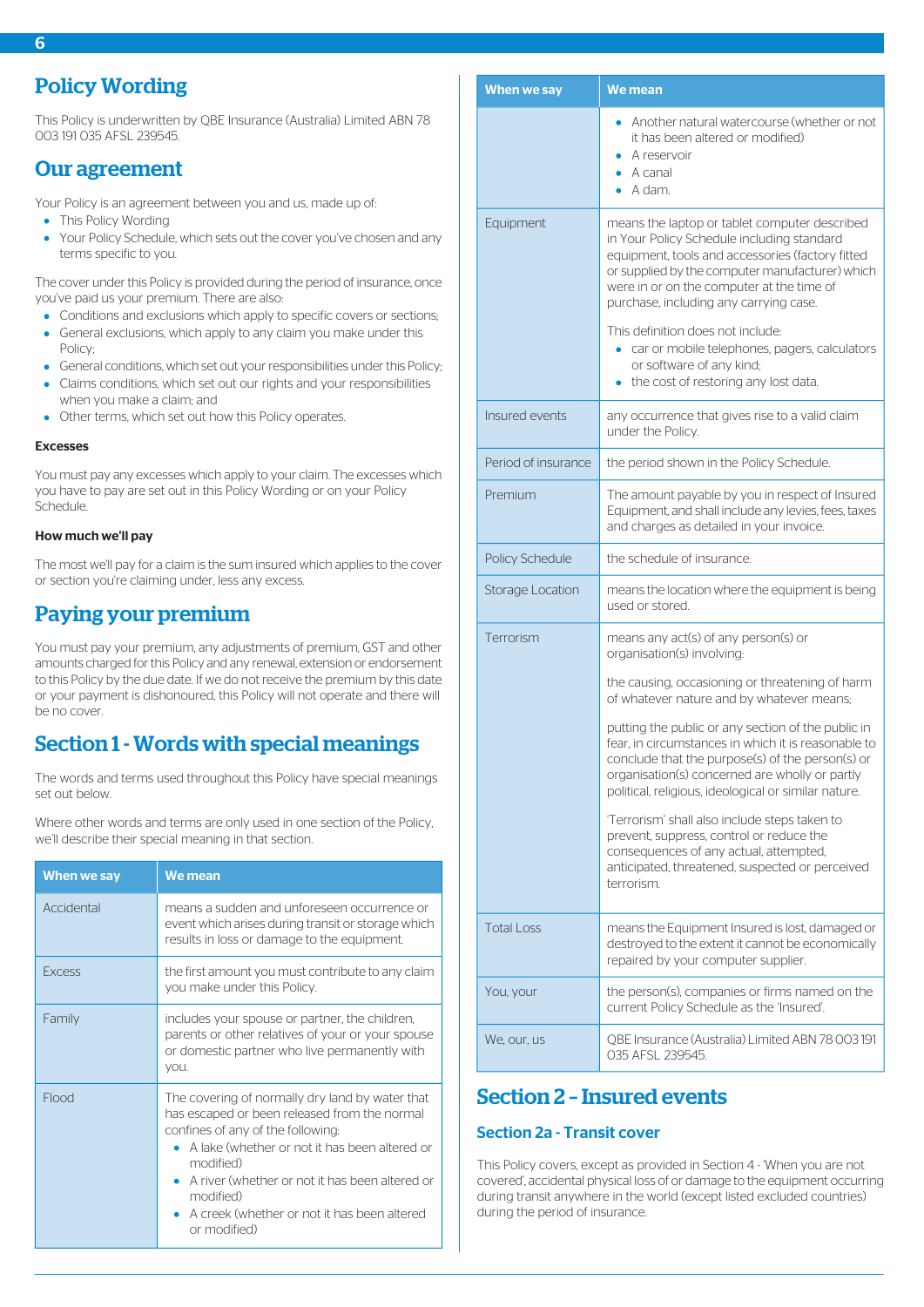## <span id="page-7-0"></span>Section 2b - Optional additional insured event - cover while your equipment is in use or in storage

This Policy is extended to cover accidental loss of or damage to the equipment insured while in use or at the storage location including the risks of:

- $\blacksquare$ Fire
- Lightning
- Wind and water including:
	- flood;
	- snow, sleet or hail;
	- discharge from water mains, pipes, gutters, drains, water tanks or apparatus;
	- damage from steam or condensation;
	- erosion, subsidence, landslide, mudslide or any other earth movement;
	- o water seeping or percolating from outside your premises;
	- water entering your premises as a result of structural design, faulty workmanship or faulty design;
	- o damage by the sea;
	- storm surge, that is a short period rise or fall of the sea level produced by a cyclone.
- Impact by vehicles, waterborne craft or animals.  $\bullet$
- Explosion.  $\bullet$
- Earthquake including:  $\bullet$ 
	- o subterranean fire and volcanic eruption;
	- o fire arising from earthquake.
- Aircraft and other aerial devices or articles dropped from them.
- The Acts of:
	- persons taking part in riot or civil commotion;
	- o malicious persons who are not tenants;
	- any lawfully constituted authority in connection with the acts referred to in this item.
- Theft or attempted theft.

<span id="page-7-1"></span>Cover for both sections is provided on the basis that the mode of transport conveying your equipment or the storage location are at all times securely locked when not in use or not attended and that all equipment is properly packed and protected for the normal risks of transit.

# Section 3 – Geographical limits

Loss or damage to the goods caused by an insured event occurring anywhere in the World excluding while situated in:

Afghanistan, Albania, Angola, Armenia, Azerbaijan, Belarus,

Bosnia-Herzegovina, Bulgaria, Burma/Myanmar, Democratic Republic of Congo, Cuba, Eritrea, Georgia, Republic of Guinea, Iran, Iraq, Ivory Coast (Republic of Côte d'Ivoire), Kazakhstan, Kampuchea, Kyrgyzstan, Laos, Lebanon, Liberia, Libya, Macedonia, Montenegro, North Korea, Mongolia, Romania, Rwanda, Serbia, Sierra Leone, Somalia, Sudan (North and South), Syria, Tajikistan, Tibet, Turkmenistan, Ukraine, Uzbekistan, Zaire and/or Zimbabwe.

## <span id="page-7-2"></span>Section 4 – General exclusions

This Policy does not cover loss or damage or expense:

- 1. caused by mechanical and/or electrical breakdown of any kind, unless the breakdown/derangement occurs as a result of an external accident;
- 2. caused by corrosion, oxidation, rust, insects, vermin, dust, dampness, dryness, cold, heat, wasting, or wearing away or wearing out of any part of an item of insured equipment which arises from ordinary use or gradual deterioration;
- 3. from theft, misappropriation, intentional or dishonest acts, or malicious damage by you, your employees, the end user, or any person to whom you or the end user have lent the insured equipment or otherwise permitted to use the insured equipment
- 4. by theft or attempted theft:
	- (a) from an unoccupied building unless directly as a result of forcible entry;
	- (b) from an unoccupied vehicle unless the insured equipment was within the locked vehicle and the loss or damage was a direct result of forcible entry;
	- (c) from any unsecured place in the open air, unless the insured item is under the direct control and supervision of the insured.
- 5. caused by dents or scratches to painted or polished surfaces of an item of insured equipment, nor will we pay to replace the dented or scratched surfaces unless the dents or scratches render the equipment unsafe-
- 6. that occurs during or as a result of being transported in any aircraft or watercraft unless the item is carried as cabin baggage;
- 7. that occurs during or as a result of being transported by a Courier, Removalist, or other professional transporter;
- 8. that occurs while the insured equipment is on demonstration or exhibition;
- 9. to expendable or consumable items including fuses, belts, chains, tapes, DVD disks, Blue-ray disks or ribbons or any other part of an item of insured equipment which requires periodic or frequent replacement;
- 10. to software of any type whatsoever;
- 11. or the costs for data programming, data reconstruction, data recovery or program installation or reconfiguration;
- 12. due to depreciation in the value of insured equipment;
- 13. due to consequential loss of any kind, including lost income or interruption of business-
- 14. due to death, injury, illness or personal injury of any kind:
- 15. or liability of any kind;
- 16. caused by any computer virus, worm, malware, Trojan or the like;
- 17. caused by a wilful act committed by you or someone with your knowledge or connivance;
- 18. due to consequential reduction in value of the equipment because of repairs;
- 19. that is directly or indirectly caused by or contributed to by or arising from any of the following: Legal seizure, confiscation, nationalisation or requisition of the Goods, nationalisation, requisition, destruction or damage by the order of any Government, Public Authority or Local Authority, and any fines, penalties, aggravated, exemplary, liquidated or punitive damages;
- 20. caused by war or warlike activities, which means invasion, act or foreign enemy, hostilities (whether war is declared or not), civil war, rebellion, revolution, insurrection or civil strife following any of these whilst Your equipment is not on board a ship, vessel or aircraft;
- 21. the absence, shortage or withholding of labour of any description resulting from strike, lockout, labour disturbance, riot or civil commotion;
- 22. caused by any chemical, biological, bio-chemical, or electromagnetic weapon or any weapon or device employing atomic or nuclear fission and/or fusion or other like reaction or radioactive force or matter;
- 23. caused by the radioactive, toxic, explosive or other hazardous or contaminating properties of any nuclear installation, reactor or other nuclear assembly or nuclear component thereof, ionising radiations from or contamination by radioactivity from any nuclear fuel or from any nuclear waste or from the combustion of nuclear fuel;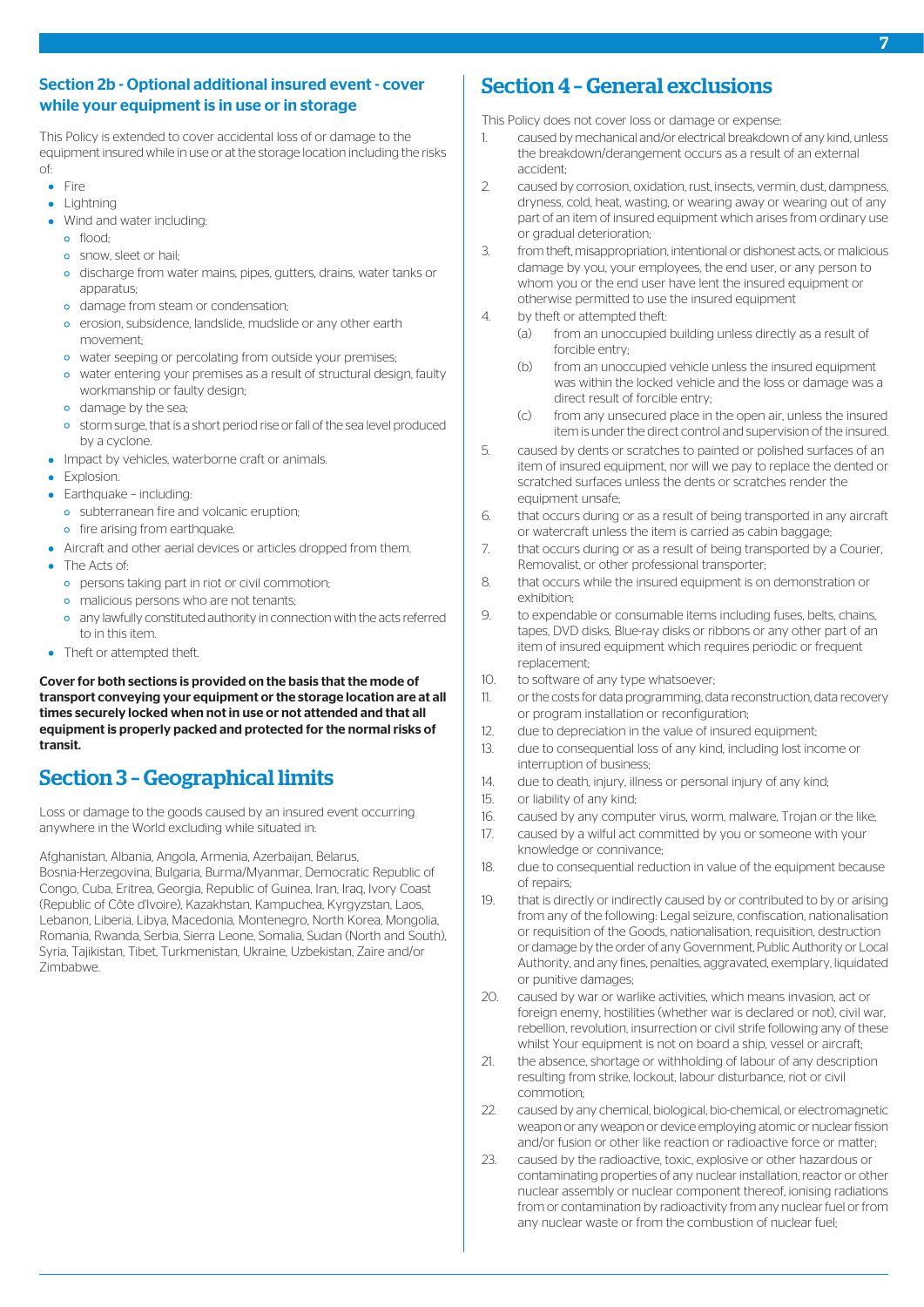- 24. caused by the radioactive, toxic, explosive or other hazardous or contaminating properties of any radioactive matter but excluding radioactive isotopes, other than nuclear fuel, when these isotopes are being prepared, carried, stored, or used for commercial, agricultural, medical, scientific or other similar peaceful purposes;
- 25. any actual or alleged liability whatsoever for any claim or claims in respect of loss or losses directly or indirectly arising out of, resulting from or in consequence of asbestos; or
- 26. the use or operation, as a means for inflicting harm, of any computer, computer system, computer software programme, malicious code, computer virus or processor any other electronic system;
- 27. directly or indirectly caused by, contributed to by, resulting from or arising out of or in connection with any act of Terrorism other than while the equipment is in Transit as defined by this Policy regardless of any other cause or event contributing concurrently or in any other sequence to the loss. This Policy also excludes death, injury, illness, loss, damage, cost or expense directly or indirectly caused by, contributed to by, resulting from, or arising out of or in connection with any action in controlling, preventing, suppressing, retaliating against, or responding to any act of Terrorism. Where this Policy specifically provides cover for transits following on from a storage period, cover will re-attach, and continues during the transit but terminates on arrival at the storage location.

#### Sanctions limitation and exclusion clause

You're not insured under any section of this Policy where a claim payment breaches any sanction, prohibition or restriction under United Nations resolutions or the trade or economic sanctions, laws or regulations of Australia, the European Union, United Kingdom or United States of America.

## <span id="page-8-0"></span>Section 5 – General conditions

There are conditions set out in this General conditions section, in the Claims section and under each particular cover and section. If any of these conditions aren't met, we may refuse a claim, reduce the amount we pay or in some circumstances we may cancel your Policy. When making a claim, you must have met and then continue to comply with the conditions of your Policy. Any person covered by your Policy, or claiming under it, must also comply with these conditions.

If you, or someone covered under your Policy, don't meet these conditions or make a fraudulent claim we may:

- Refuse to pay your claim or reduce what we pay for your claim
- Cancel your Policy.  $\bullet$

## Alteration of risk

Should there be any change in the circumstances or nature of the risks which are the basis of this contract, you must give immediate notice to the us and no claim subsequent to the change shall be recoverable unless the changes have been agreed by us in writing.

#### Assistance and co-operation

At all times when you deal with us you must:

- Provide us with all reasonable assistance we may need
- Be truthful and frank
- Not behave in a way that's abusive, dangerous, hostile, improper or threatening
- Co-operate fully with us, even after we've paid a claim.

#### Care and maintenance

You must take reasonable care to prevent damage, injury or loss. We won't pay for damage, injury, loss or your liability to which your failure to take reasonable care is a contributing factor. At all times, you must:

- Prevent damage to property insured, as well as to others and their property
- Minimise the cost of any claim under your Policy
- Comply with all laws.

#### Other interests

You must not transfer any interests in your Policy without our written consent.

Any person whose interests you've told us about and we've noted on your Policy Schedule is bound by the terms of your Policy.

## Other party's interests

You must tell us of the interest of all parties (eg financiers, lessors or owners) who'll be covered by your Policy. We'll protect their interests only if you've told us about them and we've noted them on your Policy Schedule.

#### **Precautions**

You must take all reasonable precautions to prevent loss or damage to the insured equipment and to comply with all reasonable standards, statutory requirements and manufacturers' recommendations relating to the safeguarding, operating and maintenance of all items of the insured equipment.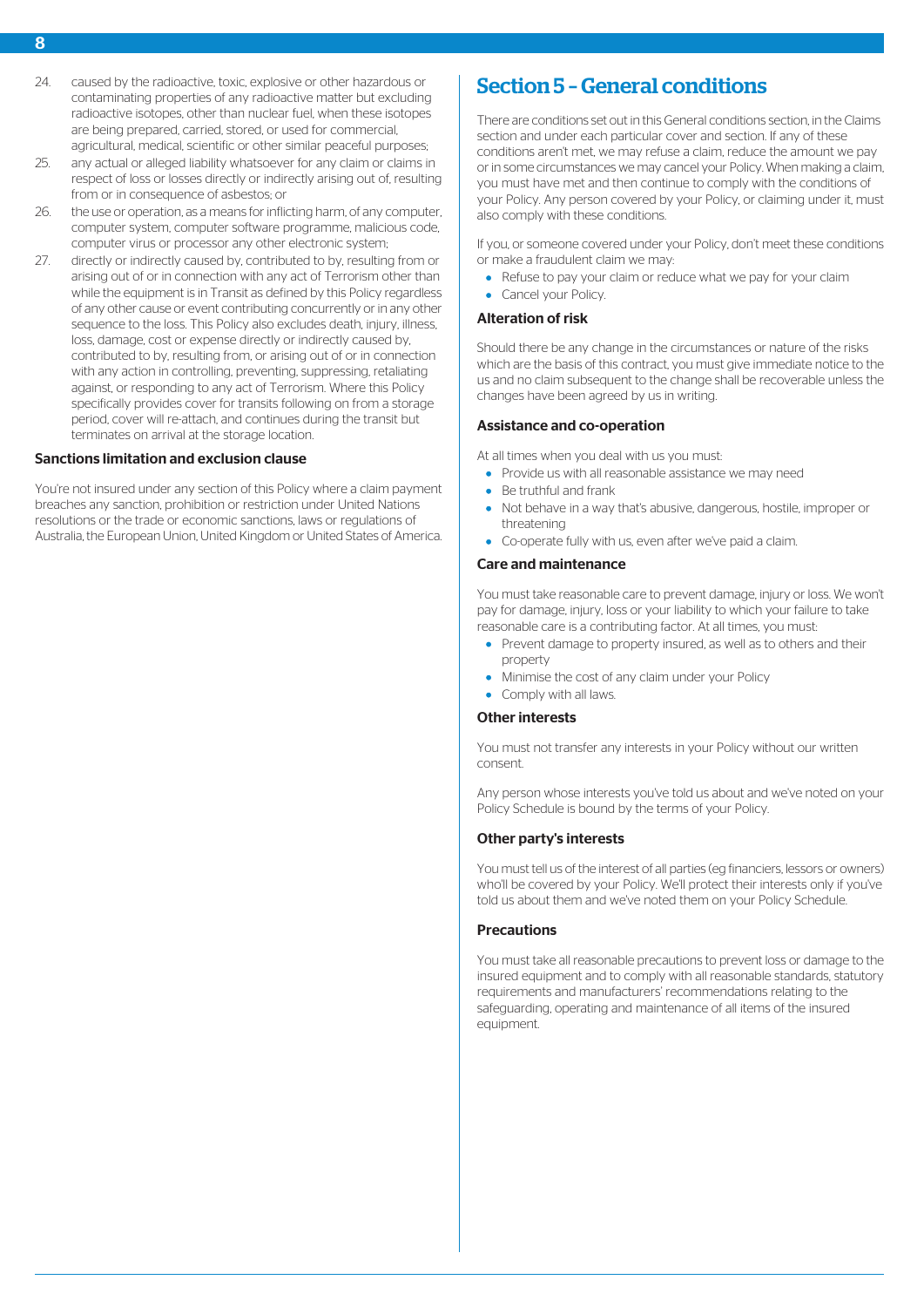## <span id="page-9-0"></span>Section 6 – Claims

This section describes what you must do, as well as conditions that apply when you make a claim and at the time loss or damage occurs which is likely to give rise to a claim.

## What you must do

## Immediate action

- Take all reasonable measures to avoid or minimise any loss, damage (the reasonable and necessary cost of doing this will be payable by us).
- Inform the police in the state or country where the theft or loss occurred as soon as possible after the theft is discovered.

## Notification

- Inform Laptop & Tablet Insurance Services on 1300 389 083 or IT Claims Service on 03 9578 2600 of the event as soon as possible.
- Submit full written particulars as soon as possible.
- Send all correspondence and documents relating to the event including correspondence exchanged with third parties regarding their liability for loss or damage including notification of any damage that is covered under the manufacturers warranty.
- <span id="page-9-1"></span>Provide, or arrange for us to be provided with, invoices, statements and other documents evidencing the amount of the loss.

## What we do

We may take over and conduct the defence or settlement of any claim or issue legal proceedings for damages. If we do this we will do it in your name. We have full discretion in the conduct of any legal proceedings and in the settlement of any claim. You must co-operate by giving us any statements, documents or assistance we require. This may include giving evidence in any legal proceedings.

## What can affect a claim

We will reduce the amount of a claim by the excess shown in the Policy Wording or on the Policy Schedule. We may refuse to pay a claim if you are in breach of your duty of disclosure or any of the conditions of this Policy, including any endorsements noted on or attached to the Policy Schedule. We pay only once for loss or damage from the same event covered by this Policy even if it is covered under more than one section of the Policy. We may be entitled to refuse to pay or to reduce the amount of a claim if:

- it is in any way fraudulent, or
- any fraudulent means or devices are used by you or anyone acting on your behalf to obtain any benefits under this Policy.

## What you must pay if you make a claim – Excess

For claims you make on this Policy, you will have to pay the excess which is shown on your Policy Schedule.

## Claims settlement - Basis of Settlement

The basis of settlement will be the lesser of:

- the reasonable cost of repair; or
- the cost of a replacement Item; or
- the amount for which you have insured the equipment.

Our payment to you will be reduced by the amount of the excess payable by you plus the salvage value of the insured equipment.

If we agree to replace an item of insured equipment, it will be of a similar type and capabilities as the original item, however, at Our discretion, it may or may not be new, and may or may not be the same brand.

In the event that we elect to repair the item of insured equipment, we will pay all necessary expenses to restore the damaged item to its configuration as at the time it was declared, plus the cost of dismantling to carry out the repairs and re-erection and ordinary freight to and from the place of repair. We will not pay to restore any hardware or other component added or upgraded after the time the item was declared.

We will only pay for repairs authorised by us. We will not pay for repairs to or replacement of insured equipment performed by you or the End User unless first authorised by us. Damage that should be covered by the manufacturers warranty will only be considered where the manufacturer or agent provides written details as to why the warranty claim has been declined.

Where the components or manufacturers specifications are no longer available due to obsolescence, the method of compensation under this Policy will be on the basis of the costs which would have been incurred when last the components or specifications had been available.

The most we will be liable to pay in settling all claims under this policy is two times the amount for which you have insured the equipment per year of insurance.

## Contribution

If at the time of any loss, damage or liability there's any other insurance (whether effected by you or by any other person) which covers the same loss, damage or liability you must provide us with any reasonable assistance we require to make a claim for contribution from any other insurer(s).

## **GST**

If you're a business you must tell us if you're registered, or are required to be registered, for GST. When you do this, we need you to give us:

- Your ABN
- The percentage of any input tax credit you will claim, or will be entitled to claim, on your premium.

When we pay a claim, your GST status will determine the amount we pay you. Your claim settlement amount will be adjusted to allow for any ITC entitlement.

Unless we say otherwise, all amounts in your Policy are inclusive of GST. There may be other taxation implications affecting you, depending upon your own circumstances. We recommend you seek professional advice.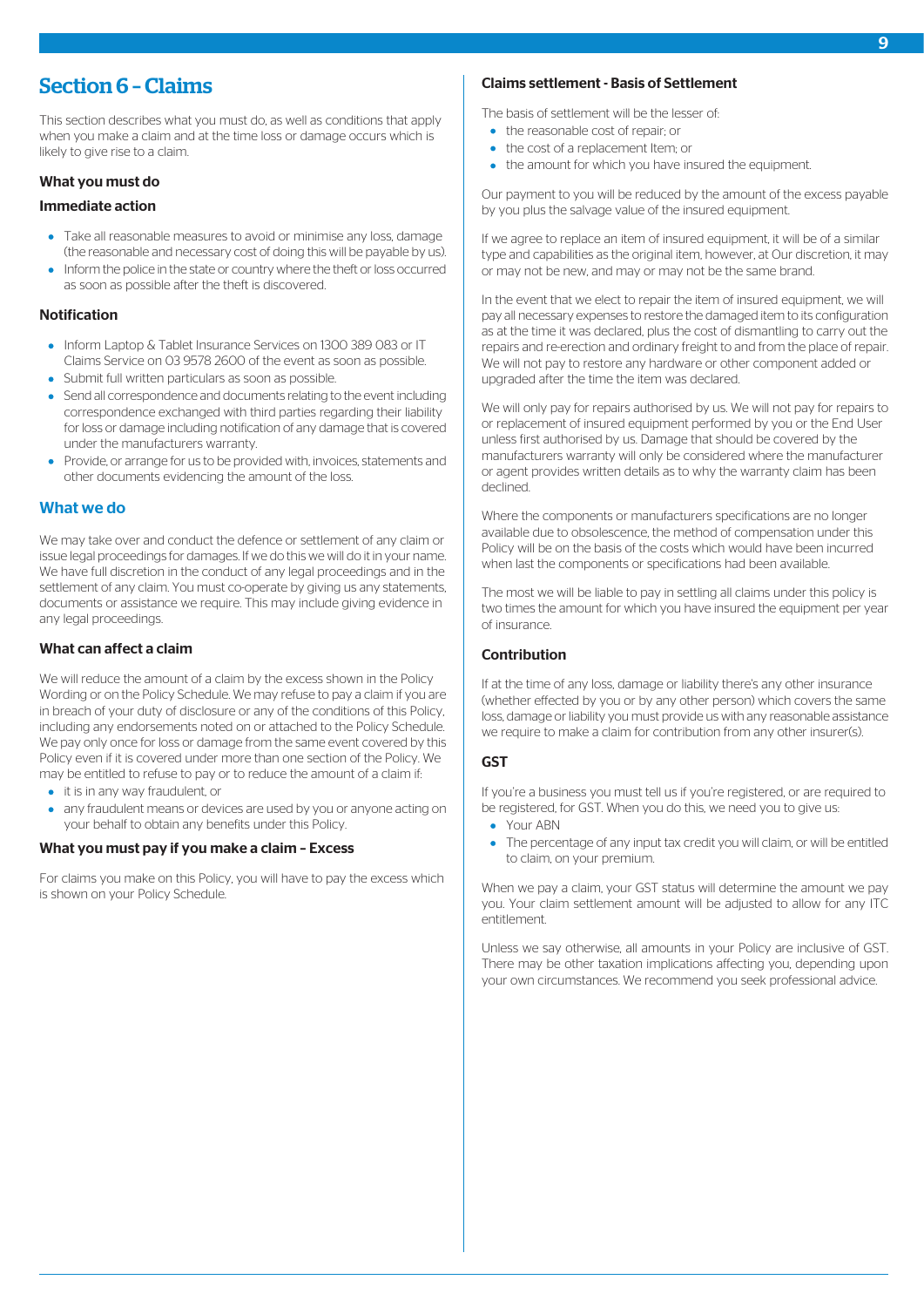## Other insurance

You must notify us of any other insurance which will or may, whether in whole or in part, cover any loss insured under your Policy.

## Preventing our right of recovery

If you've agreed not to seek compensation from any person liable to compensate you for loss, damage or liability covered by your Policy, we won't cover you for that loss, damage or liability.

## Providing proof

You must be able to prove to us you've suffered a loss covered by your Policy before we'll pay you for it. We may ask you for this proof if you make a claim under your Policy. So your claim can be assessed quickly, make sure you keep the following:

• Receipts or other proof of purchase.

#### Reinstatement

This insurance will be reinstated without the payment of any additional premium up to two occasions per year of insurance to cover the replacement equipment provided by us in settlement of a claim for total loss.

#### Salvage

We're entitled to obtain and retain any items or materials salvaged or recovered after you make, and we agree, to pay a claim by replacing or paying to replace any items or materials. We may sell the items or materials and keep the proceeds. We may choose to sell the items or materials to you, provided you agree to pay market price .

#### Subrogation, recovery action & uninsured loss

We may at any time, at our expense and in your name, use all legal means available to you of securing reimbursement for loss or damage arising under your Policy. In the event we do so, you agree to give all reasonable assistance for that purpose.

If you've suffered loss that wasn't covered by your Policy as a result of the incident, we may offer to attempt to recover this. You may also specifically ask us to recover this for you. You'll need to give us documents supporting your loss. Before we include any uninsured loss in the recovery action we'll also ask you to agree to the basis on which we'll handle your recovery action. You may need to contribute to legal costs in some circumstances.

## <span id="page-10-0"></span>Section 7 - Other terms

These other terms apply to how your Policy operates.

## Cancelling your Policy

You can cancel your Policy at any time by telling us. If there are other people named as insured on your Policy, we only need a request to cancel it from one of you.

We may cancel your Policy in any of the circumstances permitted by law (eg failure to pay the premium by the due date) by informing you in writing.

We'll give you notice in person or send it to your address (including an electronic address) last known to us.

If you've paid your premium in advance, we'll refund you the proportion of the premium for the remaining period of insurance, less any administration fees.

#### Changing your Policy

Changes to this Policy only become effective when we agree to them and send you a new Policy Schedule detailing the change.

## Joint and co-insureds

If more than one person is insured under your Policy, we'll treat a statement, act, omission, claim, request or direction by that person as having been made by all insured.

We only need a request from one person insured to cancel or change your **Policy** 

## Notices

Any notice we give you will be in writing, and will be effective once it's delivered to you personally or to your last known address (including when it's an electronic one).

It's important for you to tell us of any change of address as soon as possible.